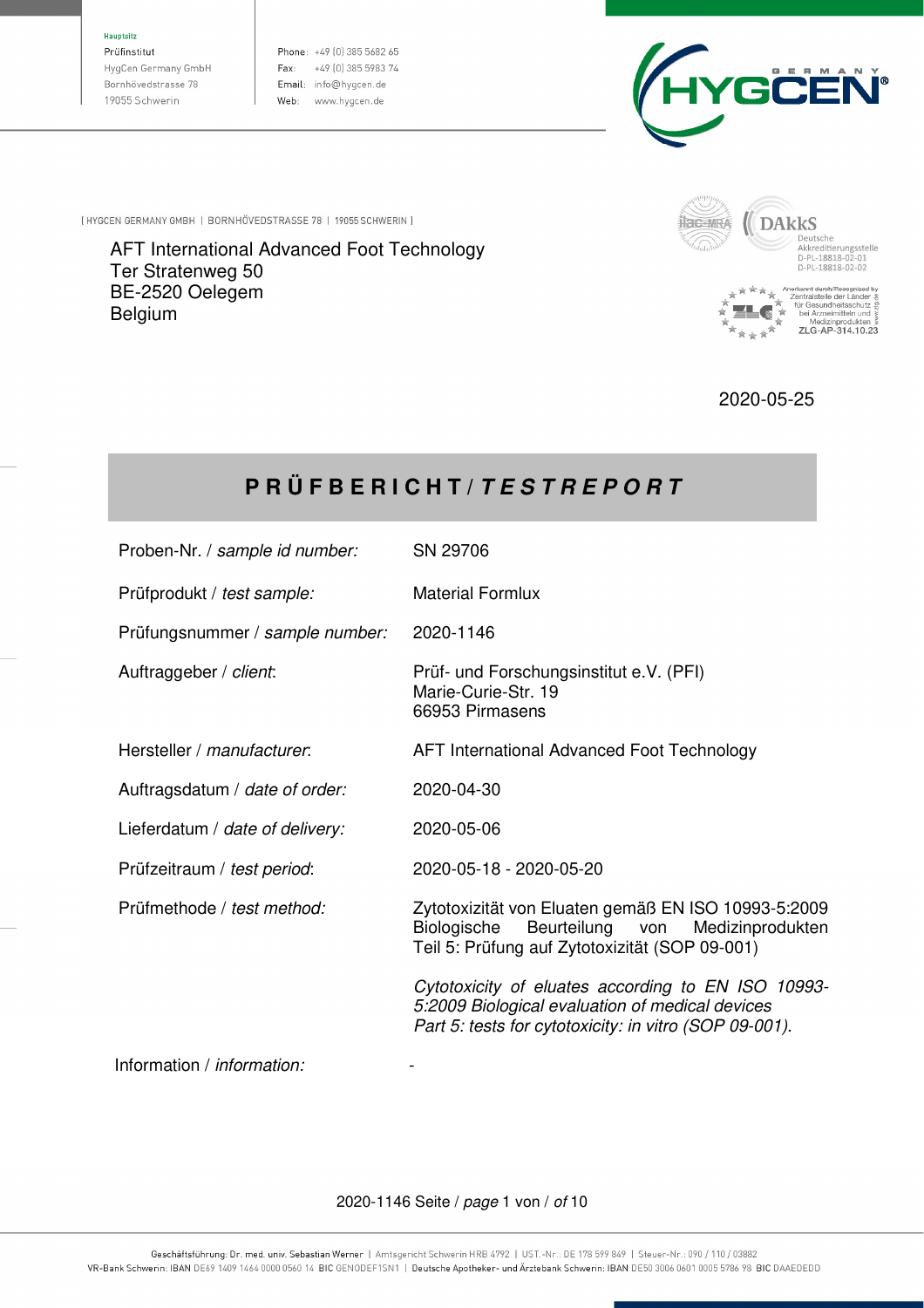

#### **Identifizierung der Probe /** *identification of the sample*

| Probennummer / sample id number:                                                                                                           | SN 29706                                                          |
|--------------------------------------------------------------------------------------------------------------------------------------------|-------------------------------------------------------------------|
| Prüfprodukt / test sample:                                                                                                                 | <b>Material Formlux</b>                                           |
| Chargennummer / batch number:                                                                                                              |                                                                   |
| Lieferdatum / date of delivery:                                                                                                            | 2020-05-06                                                        |
| Lagerbedingungen / storage conditions:                                                                                                     | die des Herstellers / those of the manufacturer                   |
| Aussehen / appearance:                                                                                                                     | Fotodokumentation im Anhang /<br>photo documentation in the annex |
| Bestimmungsgemäße Anwendungsart<br>gemäß Herstellerangaben /<br>Intended use according to the manufacturer: Keine Angaben / no information |                                                                   |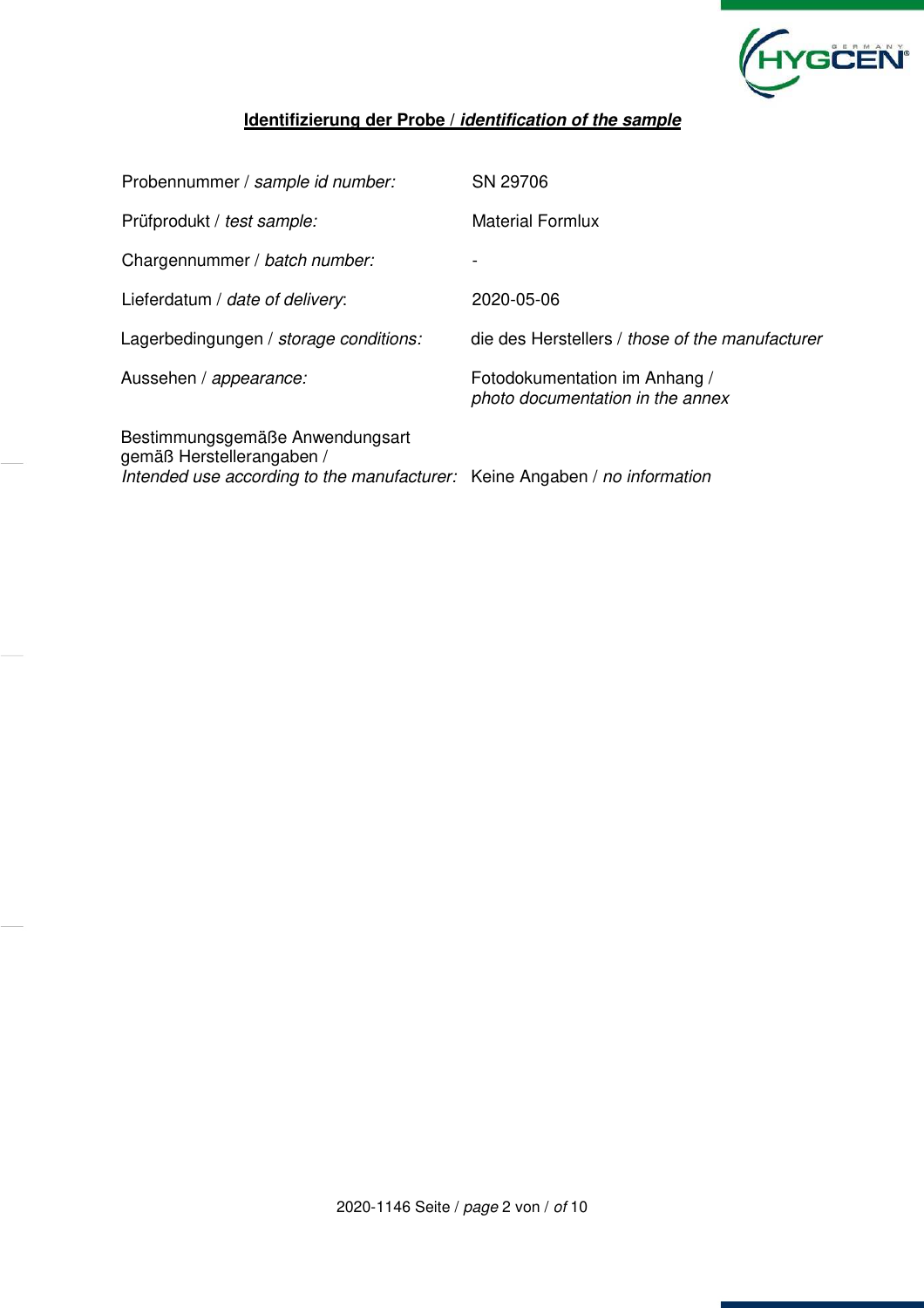

### **Prüfverfahrensbeschreibung /** *description of the test method*

| Prüfmethode / test method:                                        | EN ISO 10993-5 (2009)<br>Biologische Beurteilung von Medizinprodukten -<br>Teil 5: Prüfungen auf In-vitro-Zytotoxizität |  |  |  |
|-------------------------------------------------------------------|-------------------------------------------------------------------------------------------------------------------------|--|--|--|
|                                                                   | EN ISO 10993-5 (2009)<br><b>Biological evaluation of medical devices -</b><br>Part 5: Tests for in vitro cytotoxicity   |  |  |  |
|                                                                   | SOP 09-001                                                                                                              |  |  |  |
| Prüftemperatur(en) /<br>test temperature(s):                      | 22.1°C $\pm$ 1°C                                                                                                        |  |  |  |
| Rel. Luftfeuchtigkeit / rel. humidity:                            | 38%                                                                                                                     |  |  |  |
| Testmaterialbehandlung /<br>sample processing:                    | Die Prüfung erfolgte im Anlieferungszustand /<br>Sample(s) were tested as delivered                                     |  |  |  |
| Extraktionsbedingungen /<br>extraction conditions:                | EN ISO 10993-12 (2012)                                                                                                  |  |  |  |
| Extraktionsmenge und Volumen /<br>sample amount and volume:       | 60cm <sup>2</sup> Material in 10ml Extraktionsmedium /<br>60cm <sup>2</sup> material in 10ml extraction medium          |  |  |  |
| Extraktionsmedium / extraction medium: Saure Schweißlösung (EN) / | Artificial acidified sweat solution (EN)                                                                                |  |  |  |
| Extraktionsdauer /<br>duration of extraction:                     | 24h                                                                                                                     |  |  |  |
| Extraktionstemperatur /<br>temperature of extraction:             | $37^{\circ}$ C ± 1 $^{\circ}$ C                                                                                         |  |  |  |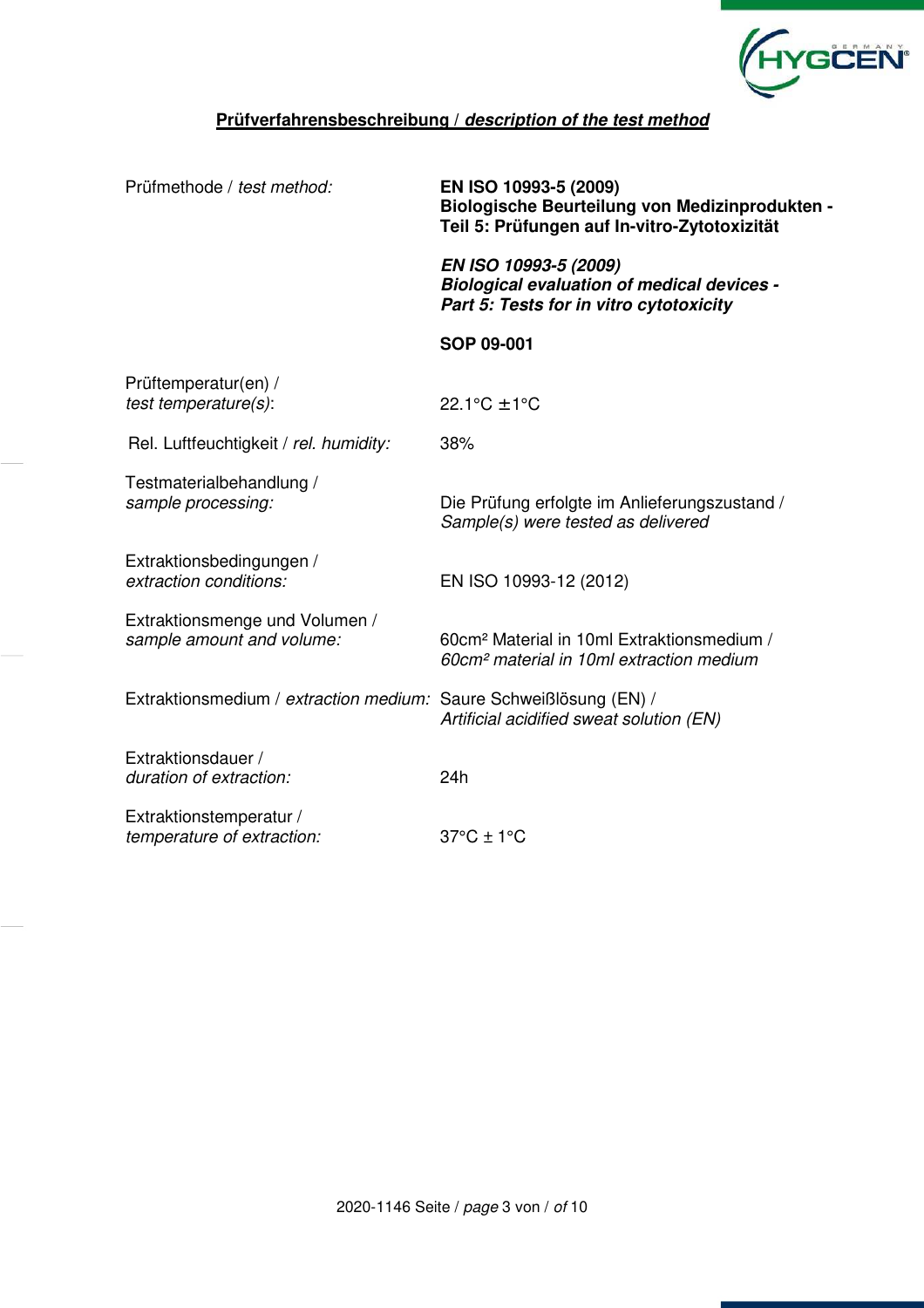

#### **Extrakt /** *extract:*

| pH-Werte / pH values:                                         | 7.2                               |
|---------------------------------------------------------------|-----------------------------------|
| Farbe / colour.                                               | keine Veränderung / no change     |
| Präzipitat / <i>precipitate</i> :                             | keines / <i>none</i>              |
| Behandlung / processing:                                      | keine / <i>none</i>               |
| Lagerung / storage:                                           | nicht zutreffend / not applicable |
| Kommentare / comments:                                        |                                   |
| Laboranalyse durchgeführt von /<br>lab analysis performed by: | Mrs. Nicole Möller-Titel          |

### **Prüfanforderung /** *test requirement:*

EN ISO 10993-5: Neutral Rot / neutral red Zellvitalität / cell viability ≥ 70%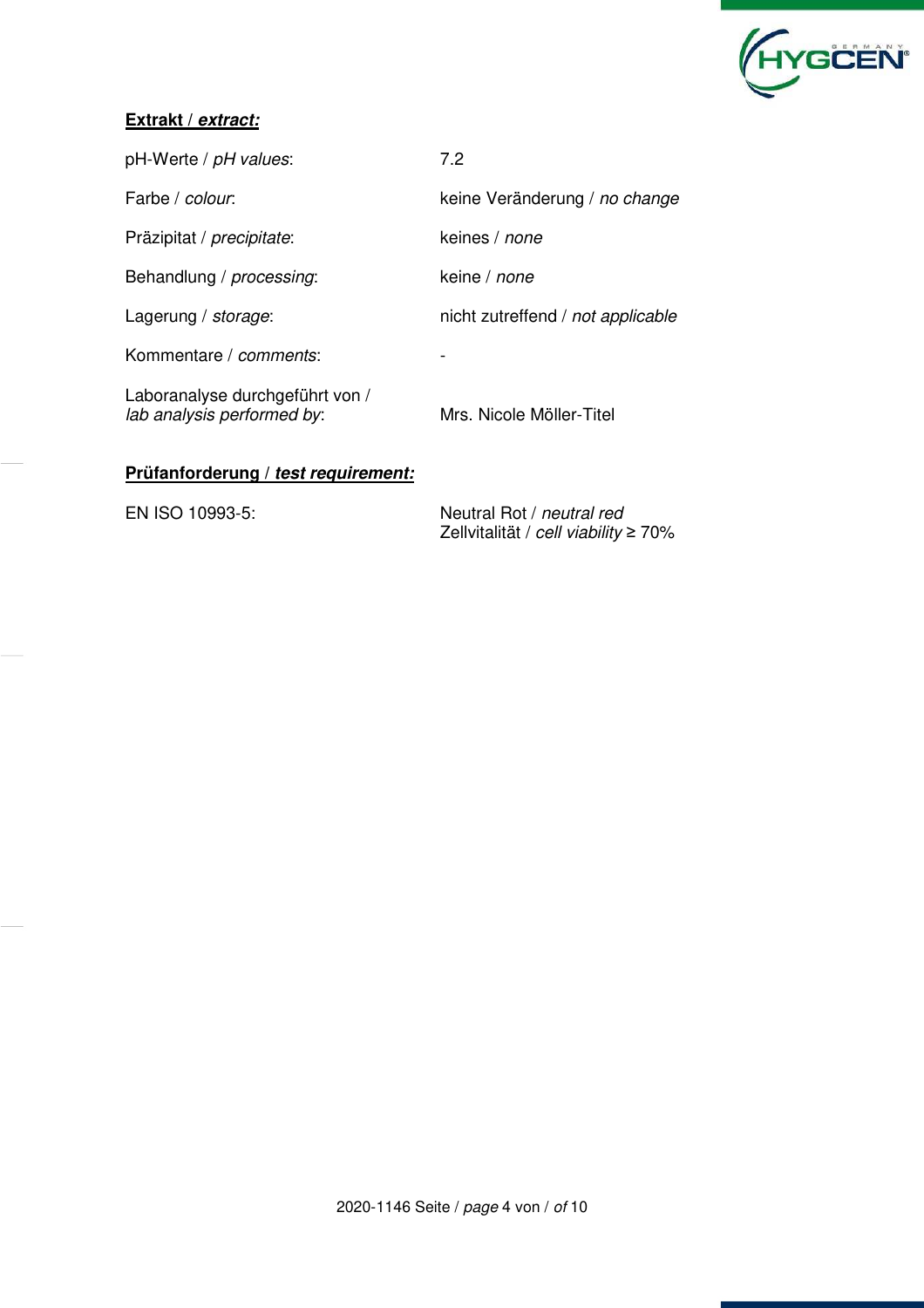

#### **Materialien und Methoden /** *materials and methods*

| Zellkultivierung / cell culture: | L929-Zellen (ATCC CCL 1) sind eine adhärente Zelllinie<br>des murinen Bindegewebes. Die Vorratshaltung erfolgt<br>in 250 ml Gewebekulturflaschen. Die Zellen werden alle<br>3-4 Tage passagiert. Nach der 80. Passage wurde die<br>Vorratshaltung aus der Stammkultur neu angelegt. Zur<br>Testung werden die Zellen in einer Konzentration von<br>0.5 x 10 <sup>6</sup> Zellen/ml in Microtiter-Zellkulturtestplatten F96<br>eingesät und 24 h bei 37°C und 5% CO <sub>2</sub> im Brutschrank<br>inkubiert. Das Anzuchtmedium besteht aus MEM mit 9%<br>FBS sowie L-Glutamin, und 1% Antibiotikalösung<br>(Penicillin, Streptomycin).                                              |
|----------------------------------|-------------------------------------------------------------------------------------------------------------------------------------------------------------------------------------------------------------------------------------------------------------------------------------------------------------------------------------------------------------------------------------------------------------------------------------------------------------------------------------------------------------------------------------------------------------------------------------------------------------------------------------------------------------------------------------|
|                                  | Stock cultures of L929 cells (ATCC CCL-1), an adherent<br>cell line derived from murine connective tissue, were<br>maintained in 250 mL culture flasks at 37°C in a 5% CO <sub>2</sub><br>atmosphere. The cells were passaged every 4 days into<br>new culture flasks. Passage number was kept below 80.<br>For the test 0.5 x 10 $\textdegree$ cells/mL were seeded into a 96 well<br>microtiter culture cluster and incubated for 24h at 37°C<br>and $5\%$ CO <sub>2</sub> atmosphere. The culture medium consists<br>of MEM (Minimum Essential Medium) supplemented with<br>9% fetal calf serum, 1% antibiotic solution (Penicillin G,<br>Streptomycin sulfate) and L-glutamine. |
| Exposition / treatment:          | Nach 24 Stunden Kultivierung der Zellen in Multiwell-<br>Zellkulturschalen lagen die Zellen als Monolayer vor.<br>Nun wurde ein Mediumwechsel mit Testmedium<br>vorgenommen. Dazu wurde das Medium dekantiert und<br>das Prüfmedium vorsichtig hineinpipettiert (100 μl pro<br>Vertiefung). Eine Inkubation für 24 Stunden im<br>Brutschrank schließt sich an.                                                                                                                                                                                                                                                                                                                      |
|                                  | After 24 hours of incubation the medium was exchanged<br>with the test medium by carefully decanting the medium<br>and adding 100 µL of test medium, followed by<br>incubation for an additional period of 24 hours.                                                                                                                                                                                                                                                                                                                                                                                                                                                                |
| Extrakte / extracts:             | Extrakte werden gemäß EN ISO 10993-12:2012<br>hergestellt, wenn nicht anders beschrieben. Extrakte in<br>saurer Schweißlösung werden 2-fach konzentriert<br>hergestellt. Der Extrakt wird danach 1:1 mit komplettem<br>Zellkulturmedium verdünnt um das 100% Testmedium<br>herzustellen. Extrakte werden normalerweise frisch vor<br>der Prüfung hergestellt. Sollte eine Lagerung notwendig<br>sein, wird der Extrakt bei -20°C gelagert (bis zu 48                                                                                                                                                                                                                                |

Stunden), danach bei -80°C (bis zu 2 Wochen).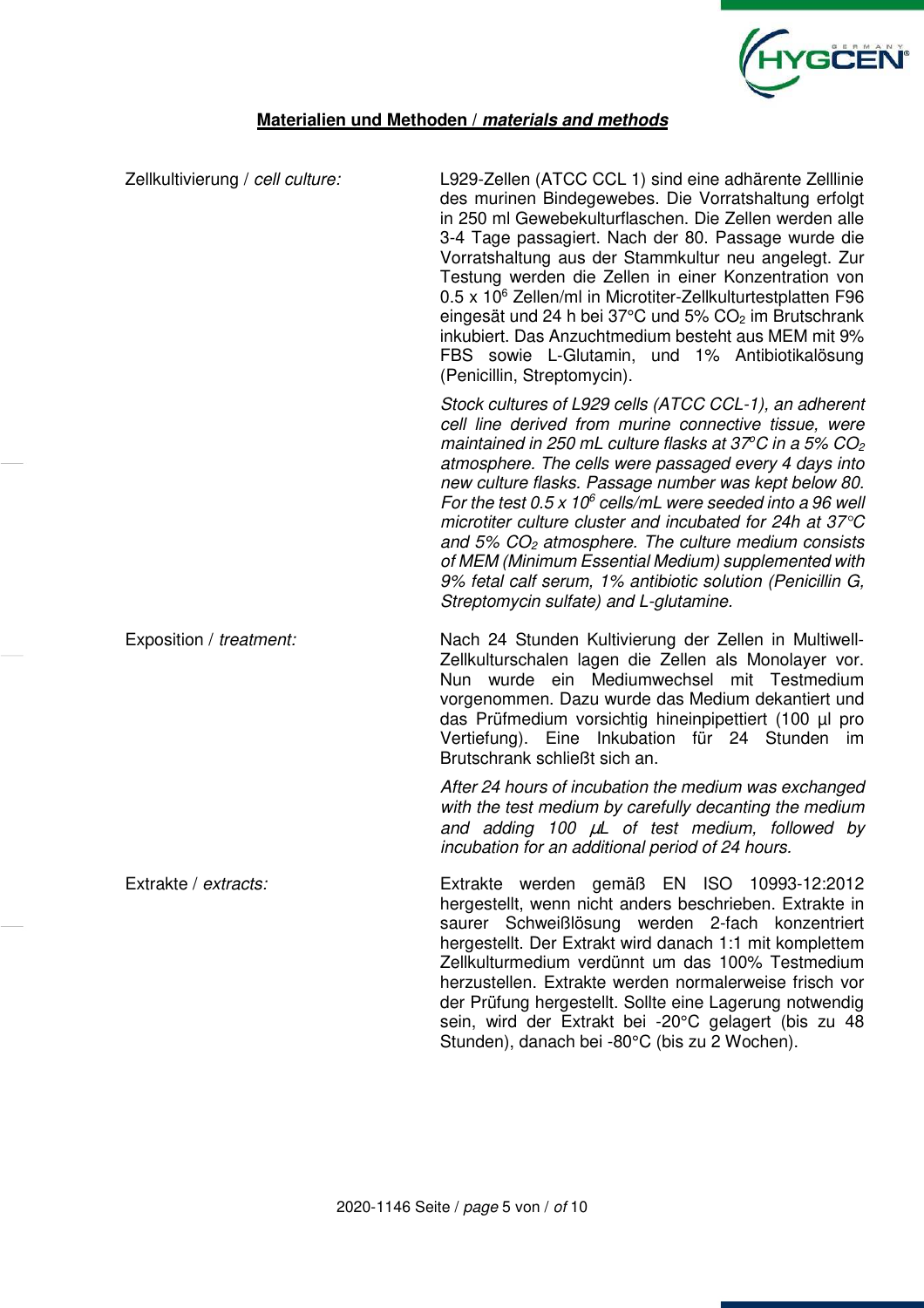

Extracts are made according to EN ISO 10993-12:2012, unless specified otherwise. Extracts in acidified artificial sweat solution are made at 2x strength and then diluted 1:1 with complete cell culture medium to afford the 100% test medium. Extracts are generally prepared fresh coincident with the test date. In the event that storage becomes necessary the extract is stored at -20°C  $\zeta$  48h) and after that at -80 $\degree$ C (up to 2 weeks).

#### Testmedium / test medium: Das Testmedium ist der Extrakt (100%) oder eine Verdünnung davon, wie angegeben, welche mit komplettem Zellmedium hergestellt wurde.

The test medium is either the neat extract (100%) or a dilution thereof prepared with complete cell culture medium, as indicted.

Neutral Rot Methode / neutral red method: Vitale Zellen nehmen den Farbstoff Neutralrot auf. Tote Zellen können den Farbstoff nicht aufnehmen und bleiben ungefärbt. Die Farbintensität der Eluationslösung wird photometrisch gemessen. Viable cells incorporate the dye neutral red. Dead cells do not incorporate the dye and remain unstained. The degree of uptake can be followed by photometrically measuring the release of neutral red upon elution from the cells.

Kontrollen / controls: Als Negativkontrolle wurde Zellmedium ohne Prüflösung inkubiert. Zur Überprüfung der Sensitivität des Testsystems wurde zusätzlich als Positivkontrolle 0,15mg/ml Natriumdodecylsulfat (SDS) in MEM Kulturmedium im Test eingesetzt. (N=9)

> Negative controls were cells incubated with MEM medium without any additions. Positive controls were incubated with a 0.15 mg/mL sodium dodecyl lsulfate (SDS) in MEM medium. (N=9)

Neutral Rot Ergebnisauswertung /

Neutral red result evaluation: Die optische Dichte  $(A_{560})$  von 12 Parallelansätzen (Wells) wird ermittelt. Eine Zellvitalität von weniger als 70% bezogen auf die Negativkontrolle gilt als signifikant zytotoxisches Ergebnis.

Optical density  $(A_{560})$  of 12 wells was determined. A viability of less than 70% relative to the negative control is considered to be cytotoxic result.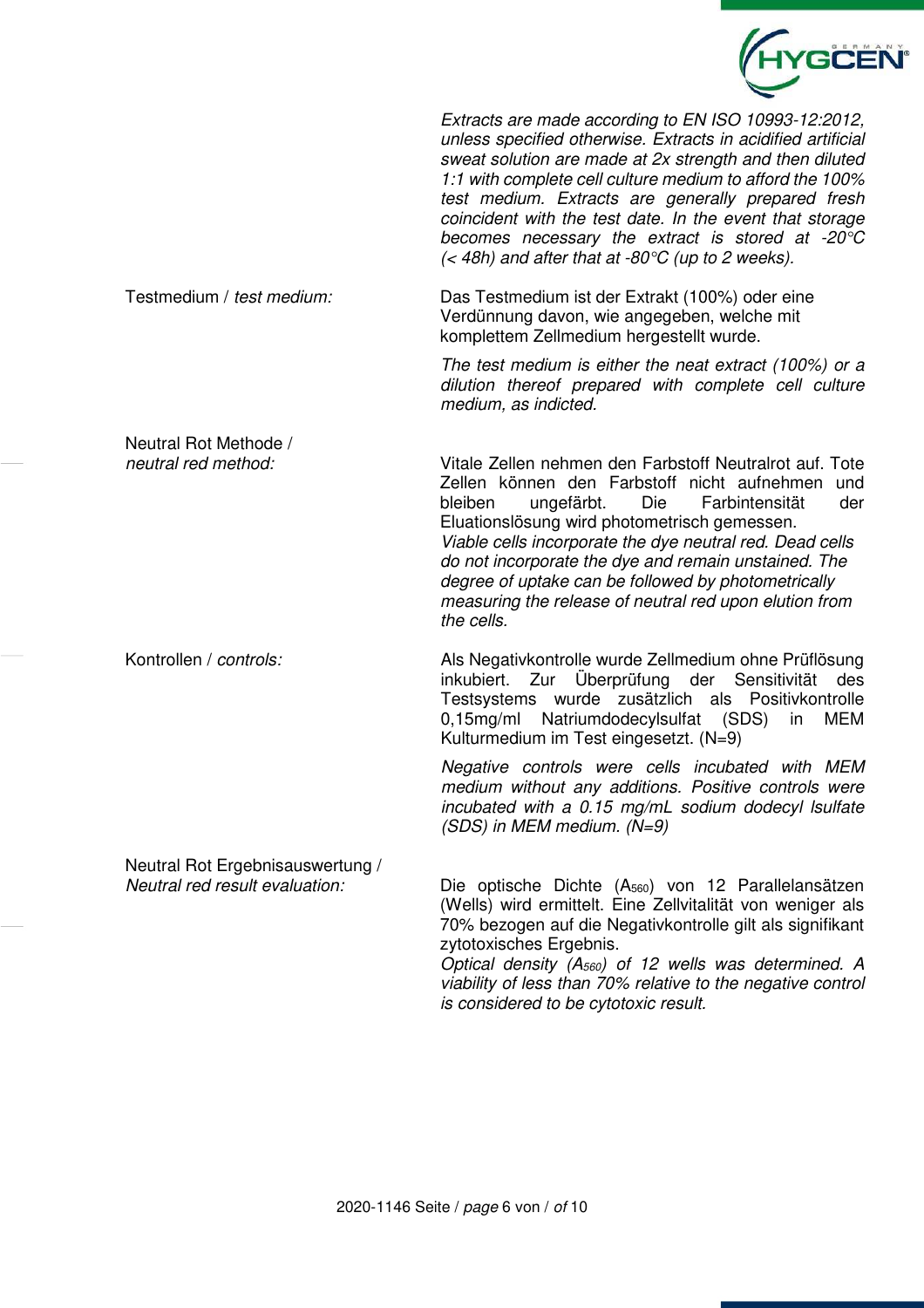

## **Reagenzien /** *reagents*

| Reagenz / reagent             | ID                          | Hersteller/<br>manufacturer | Charge /<br>batch | Verfallsdatum /<br>expiration Date |  |
|-------------------------------|-----------------------------|-----------------------------|-------------------|------------------------------------|--|
| Medium                        | MEM                         | <b>BioWest</b>              | 0055Z             | 31.01.2021                         |  |
| <b>FBS</b>                    | Serum                       | <b>BioChrom</b>             | <b>BCBV9856</b>   |                                    |  |
| Additive(s)                   | L-Glutamin /<br>L-glutamine | <b>Biochrom</b>             | 0279G             | 31.03.2021                         |  |
| <b>Antibiotic Mix</b>         | Pen/Strep                   | Sigma                       | 018M4825V         |                                    |  |
| Kontrolle / Control           | <b>SDS</b>                  | Merck                       | K49143160734      | 30.06.2022                         |  |
| Kontrolle / Control<br>(LDHe) | Triton X                    | Merck                       | K47606598712      |                                    |  |
| Vital Dye                     | <b>Neutral Red</b>          | Roth                        | 60153624          |                                    |  |
| <b>Detection Kit</b>          | LDHe Reagent Kit            | Roche                       | 40490800          | 28.02.2022                         |  |
| Culture flasks                | $\overline{\phantom{0}}$    | Sarstedt                    | 20921             | 28.02.2025                         |  |

# **Abkürzungen /** *abbreviations*

| MEM                        | Minimum Essential Medium            | <b>Minimum Essential Medium</b>      |  |  |
|----------------------------|-------------------------------------|--------------------------------------|--|--|
| <b>ATCC</b>                | American Type Culture<br>Collection | The American Type Culture Collection |  |  |
| ml                         | Milliliter                          | Milliliter / Millilitre              |  |  |
| μL                         | <b>Mikroliter</b>                   | Microliter                           |  |  |
| <b>Optische Dichte (A)</b> | Absorption (A)                      | Absorbance (A)                       |  |  |
| <b>FBS</b>                 | Fötales Kälberserum                 | <b>Fetal Bovine Serum</b>            |  |  |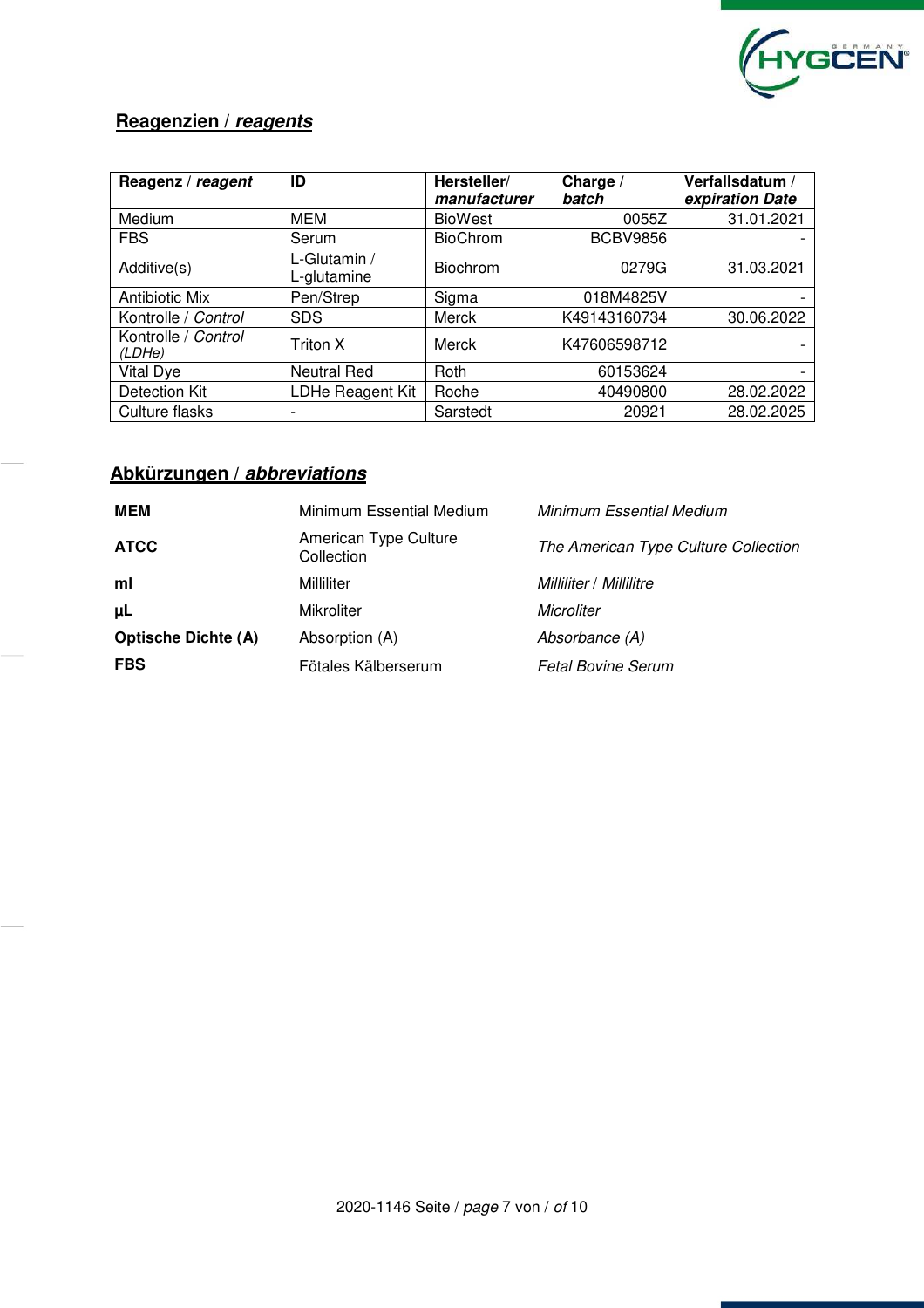



**Abbildung 1 /** *Figure 1***: Boxplot der Zellvitalität /** *Boxplot of the cell viability*

|  |  |  | Tabelle 1 / Table 1: Deskriptive Statistik / Descriptive statistics |
|--|--|--|---------------------------------------------------------------------|
|--|--|--|---------------------------------------------------------------------|

|                                     | N  | <b>Durchschnitt</b><br>(mean) | <b>Zellvitalität</b><br>(cell vitality)<br>$(\%)$ | <b>Minimum</b> | <b>Maximum</b> | Standard-<br>abweichung<br>(std. deviation) | p-value* |
|-------------------------------------|----|-------------------------------|---------------------------------------------------|----------------|----------------|---------------------------------------------|----------|
| Neg.<br>Kontrolle<br>(neg. control) | 9  | 0.963                         | 100,00                                            | 0,888          | 1,024          | 0.045                                       |          |
| Pos.<br>Kontrolle<br>(pos. control) | 9  | 0,045                         | 4,65                                              | 0.043          | 0.046          | 0,001                                       |          |
| <b>SN 29706</b>                     | 12 | 0,859                         | 89,21                                             | 0,783          | 0.930          | 0.050                                       | 0,8756   |

\* U-Test nach Mann-Whitney vs. Kontrolle / U test (Mann-Whitney) vs. Control

Analyst(s): Mrs. Nicole Möller-Titel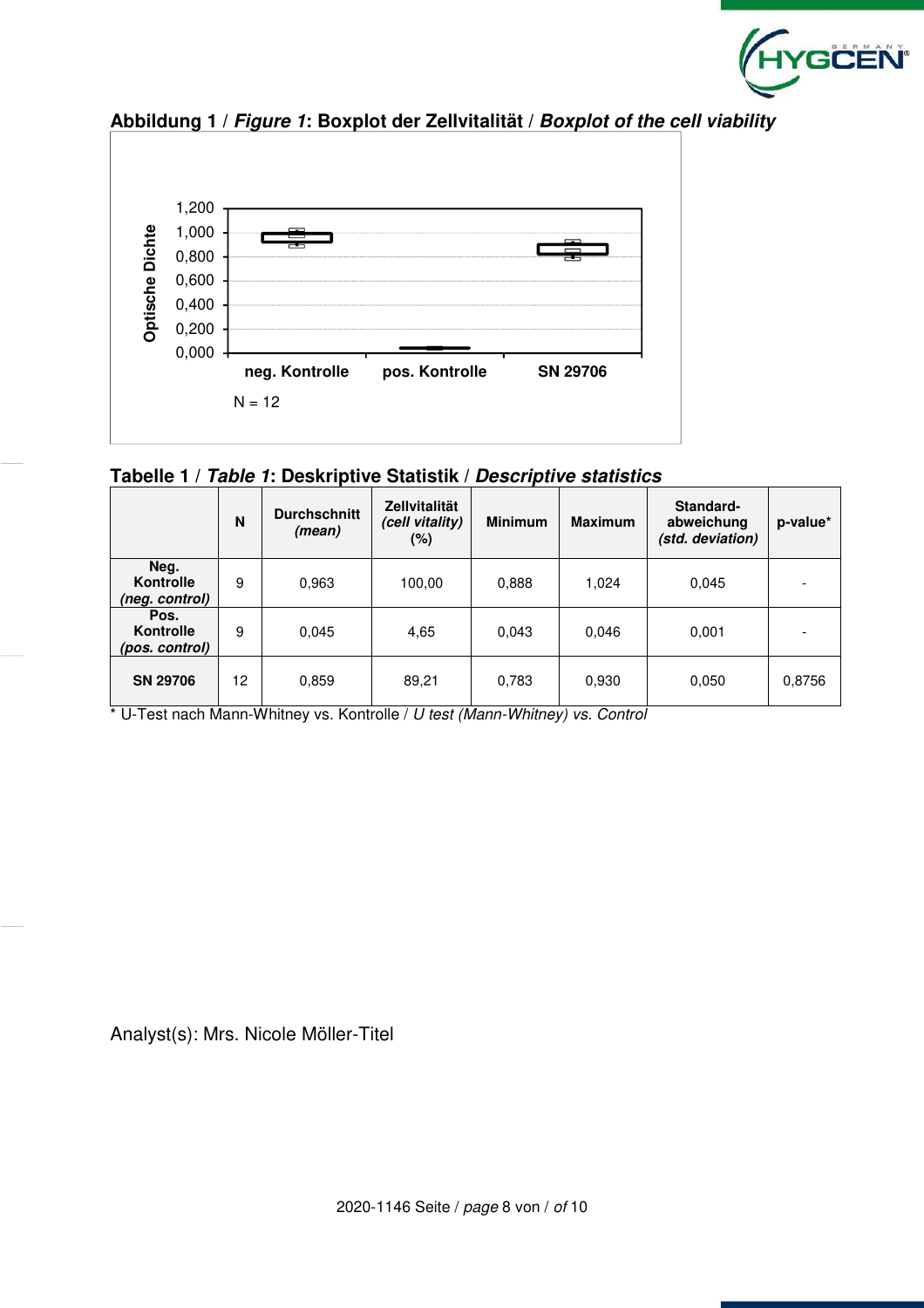

| Schlussfolgerung / |  |
|--------------------|--|
| conclusion:        |  |

Der Extrakt des Produktes "Material Formlux" resultierte in einer Zellvitalität von mehr als 70% im Vergleich zur Kontrolle und ist deshalb als nicht zytotoxisch zu bewerten. The extract of the product "Material Formlux" resulted in a cell vitality of more than 70% in comparison to the control and can therefore be considered to be not cytotoxic. **Archivierung: Eine Ausfertigung des Berichtes wird zusammen mit den Rohdaten im Archiv des Auftragnehmers aufbewahrt.**  *Archiving: A copy of the test report will be kept together with the raw data in the contractor´s archive.*  Hinweis: Die Prüfergebnisse beziehen sich ausschließlich auf die genannten Prüfprodukte. Auszugsweise Wiedergabe dieses Berichtes nur mit schriftlicher Genehmigung der HygCen Germany GmbH. Note: The test results refer only to the named test samples. Reproduction of any part of this report requires the written permission of HygCen Germany GmbH.

Prof. Dr. med. H.-P. Werner Dr. rer. nat. Antje Stolzenburg Head of Scientific-Technical Affairs Medical Devices

Lisi fu

Division Manager Biological Test Methods